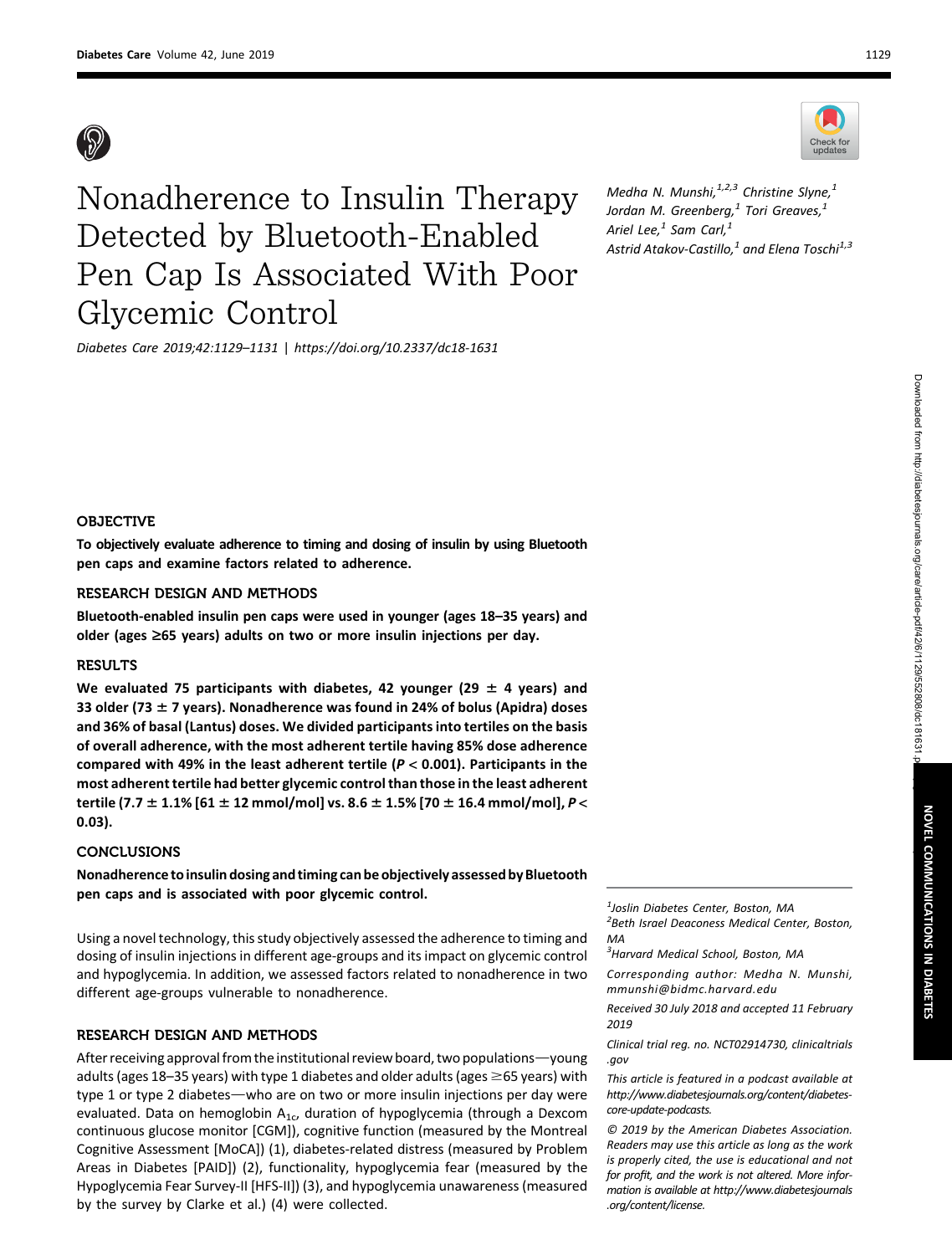Study participants were provided with basal (Lantus) and bolus (Apidra) Solo-STAR insulin pens and Common Sensing Gocap Bluetooth-enabled pen caps that fit on the end of these pens for 1 month. This Bluetooth pen cap registers the position of the insulin pen plunger and automatically sends confirmation of a dose and time of delivery to a smartphone app that sends data to a web portal. Study participants were blinded to the data on the app. We measured nonadherence by comparing the prescription that was provided to the participant by his or her physician with what the participant actually administered. For basal dose nonadherence, we calculated the number of times the dose was missed or taken outside the 1-h window from the prescribed set time. For bolus dose nonadherence, time windows were created for breakfast (6 A.M.-11 A.M.), lunch (11 A.M.–4 P.M.), dinner (4 P.M.– 10 P.M.), and overnight (10 P.M.–6 A.M.). The doses were determined to be correct (a dose given in time window), missing (zero doses given in time window), or extra (anything beyond one dose given in time window) during each of these intervals. Missing and extra doses were considered nonadherent. Although this way of assessing nonadherence may favor participants who are more regular in their daily injections, it was preferable to calculating the average number of daily injections per patient because the latter did not reflect the daily variability in nonadherence, which is the purpose of the study. We divided study participants into tertiles on the basis of adherence to their total insulin doses. A blinded CGM (Dexcom G4 software 505) was worn for the first 14 days of the study by those participants not using a personal CGM to assess duration of hypoglycemia.

Continuous data are presented as mean  $\pm$  SD when normally distributed and asmedian (range) when not normally distributed. Frequency data are presented as  $n$  (%). Between-group differences in participant characteristics are compared with the  $t$  test for continuous variables (comparison of means) and Fisher exact test for categorical variables (comparison of proportions).

#### **RESULTS**

A total of 75 participants were recruited into the study: 42 in the younger cohort

(mean hemoglobin  $A_{1c}$  8.1% [65 mmol/ mol]) and 33 in the older cohort (mean hemoglobin  $A_{1c}$  8.5% [69 mmol/mol]). Sixty-eight of 75 (41 younger and 27 older) participants completed the study. Compared with the younger population in our study, older participants were more likely to have type 2 diabetes (48% vs. 0%), mild cognitive dysfunction (64% vs. 23%), a higher number of comorbidities (6 vs. 1), more daily medications (10 vs. 4), a higher risk of recent falls (26% vs. 2%), and a higher risk of vision (19% vs. 5%) and hearing (19% vs. 2%) impairments. However, a higher percentage of participants in the younger cohort had one or more episodes of hypoglycemia compared with the older cohort (95% vs. 70%,  $P < 0.006$ ).

Over a 1-month period, deviation from insulin prescription was identified at least once in all (100%) the participants. Lack of adherence was found in 24% (range 1–81%) of bolus doses (25% in the younger and 22% in the older cohort), and 36% (range 0–80%) of basal doses (42% in the younger and 27% in the older cohort). The older participants with lower MoCA scores (lower cognitive function) had lower adherence with bolus doses ( $P < 0.018$ ). When we evaluated participants on the basis of tertiles of adherence, the most adherent tertile had 85% dose adherence compared with 49% in the least adherent tertile ( $P < 0.001$ ). The patients in the most adherent tertile had better glycemic control than those in the least adherent tertile (7.7  $\pm$  1.1% [61  $\pm$ 12 mmol/mol] vs. 8.6  $\pm$  1.5% [70  $\pm$ 16.4 mmol/mol],  $P < 0.03$ ) (Fig. 1). The most adherent tertile missed 11%

of the bolus doses, whereas 50% of bolus doses were missed in the least adherent tertile ( $P < 0.001$ ). On the other hand, in the most adherent tertile, 38% of injected doses were extra doses compared with 21% in the least adherent tertile  $(P = 0.02)$ . There were more participants using a personal CGM in the most adherent tertile (9 of 23 vs. 3 of 23,  $P =$ 0.045). Diabetes-related distress score, presence of depression, living status, number of daily medications, number of comorbid conditions, duration of hypoglycemia, fear of hypoglycemia, and hypoglycemic unawareness did not differ between the most adherent and the least adherent tertiles.

## **CONCLUSIONS**

We used a novel technology to objectively assess adherence to insulin dose and timing in participants using multiple daily injections and found that in both the younger and the older populations, nonadherence was seen in approximately one-third of the doses. Importantly, we showed that nonadherence was associated with poor glycemic control. Our results showed a prevalence of nonadherence that was similar to those shown in studies where nonadherence was self-reported by patients (5). However, the Bluetooth pen cap technology provides information regarding the exact timing and dose deviation and specific patterns of nonadherence. This information regarding nonadherence patterns at certain times of the day, or certain days of the week, can be useful for patients when making behavioral changes and for clinicians when making informed treatment changes.

# **Glycemic Control by Tertile of Adherence**